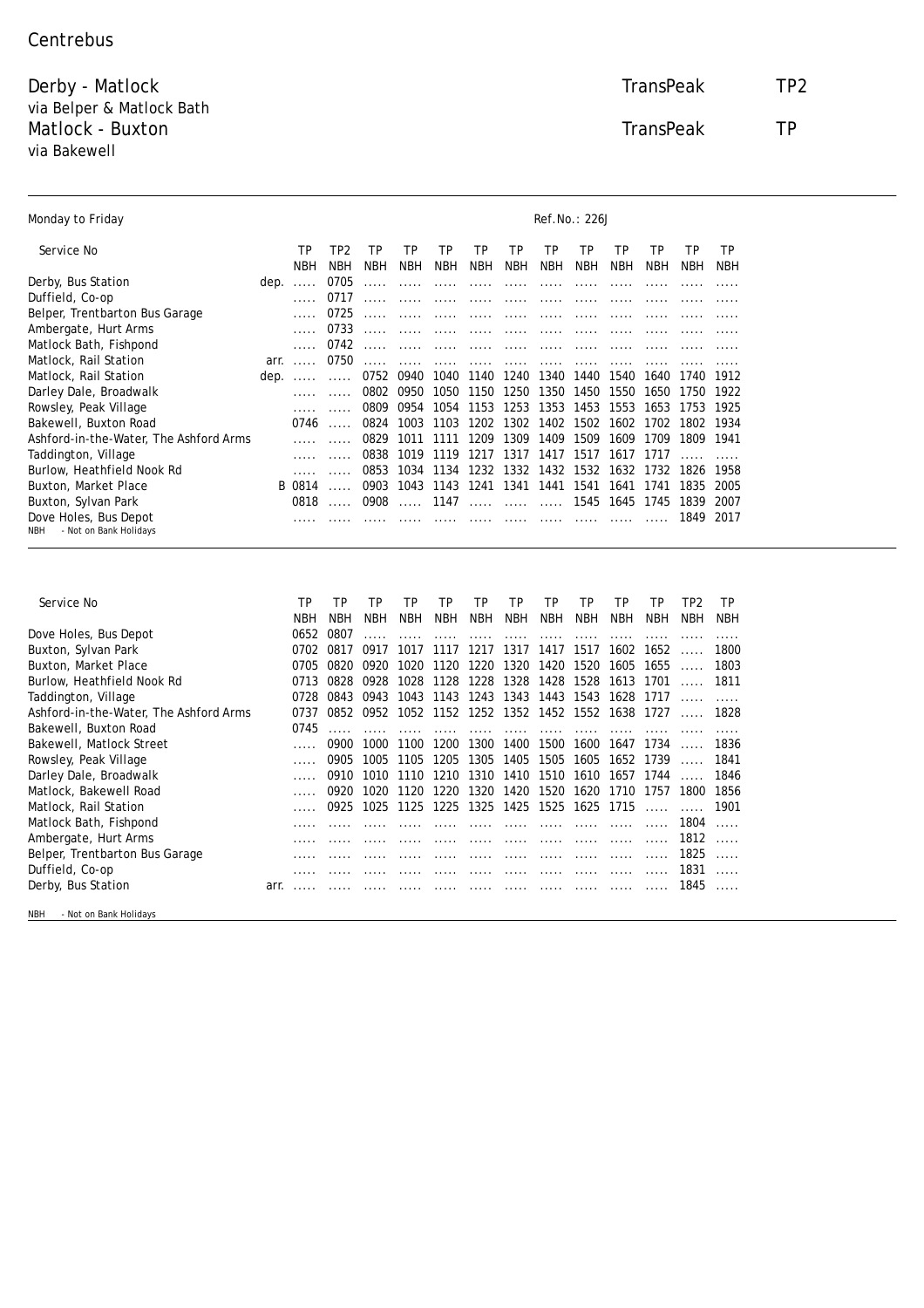## **Centrebus**

Derby - Matlock TransPeak TP2 via Belper & Matlock Bath Matlock - Buxton TransPeak TP via Bakewell

| <b>Saturdays Only</b>                 | <b>Ref.No.: 226J</b> |     |                      |            |                         |                  |     |    |    |                       |                                          |                |           |
|---------------------------------------|----------------------|-----|----------------------|------------|-------------------------|------------------|-----|----|----|-----------------------|------------------------------------------|----------------|-----------|
| Service No                            | TP<br>NRH            | TP2 | <b>TP</b><br>NBH NBH | TP.<br>NBH | <b>TP</b><br><b>NBH</b> | <b>TP</b><br>NBH | TP. | TP | TP | TP<br>NBH NBH NBH NBH | <b>TP</b><br>NBH                         | TP.<br>NBH NBH | <b>TP</b> |
| <b>Derby, Bus Station</b>             |                      |     |                      |            |                         |                  |     |    |    |                       |                                          |                |           |
| <b>Duffield, Co-op</b>                |                      |     |                      |            |                         |                  |     |    |    |                       |                                          |                |           |
| <b>Belper, Trentbarton Bus Garage</b> |                      |     |                      |            |                         |                  |     |    |    |                       |                                          |                |           |
| <b>Ambergate, Hurt Arms</b>           |                      |     |                      |            |                         |                  |     |    |    |                       | 0818 …… …… …… …… …… …… …… …… …… …… …… …… |                |           |

| Matlock Bath, Fishpond                              |  |                                                                |  |                                                        |  |  |  |  |
|-----------------------------------------------------|--|----------------------------------------------------------------|--|--------------------------------------------------------|--|--|--|--|
|                                                     |  |                                                                |  |                                                        |  |  |  |  |
| Matlock, Rail Station                               |  |                                                                |  |                                                        |  |  |  |  |
| Matlock, Rail Station                               |  | dep.   0840 0940 1040 1140 1240 1340 1440 1540 1640 1740 1912  |  |                                                        |  |  |  |  |
| Darley Dale, Broadwalk                              |  |                                                                |  | 0850 0950 1050 1150 1250 1350 1450 1550 1650 1750 1922 |  |  |  |  |
| Rowsley, Peak Village                               |  | 0853 0953 1053 1153 1253 1353 1453 1553 1653 1753 1925         |  |                                                        |  |  |  |  |
| Bakewell, Buxton Road                               |  | 0746  0902 1002 1102 1202 1302 1402 1502 1602 1702 1802 1934   |  |                                                        |  |  |  |  |
| Ashford-in-the-Water, The Ashford Arms              |  | 0909 1009 1109 1209 1309 1409 1509 1609 1709 1809 1941         |  |                                                        |  |  |  |  |
| Taddington, Village                                 |  | 0917 1017 1117 1217 1317 1417 1517 1617 1717                   |  |                                                        |  |  |  |  |
| Burlow, Heathfield Nook Rd                          |  | 0932 1032 1132 1232 1332 1432 1532 1632 1732 1826 1958         |  |                                                        |  |  |  |  |
| Buxton, Market Place                                |  | B 0814  0941 1041 1141 1241 1341 1441 1541 1641 1741 1835 2005 |  |                                                        |  |  |  |  |
| Buxton, Sylvan Park                                 |  |                                                                |  |                                                        |  |  |  |  |
| Dove Holes, Bus Depot<br>NBH - Not on Bank Holidays |  |                                                                |  |                                                        |  |  |  |  |
|                                                     |  |                                                                |  |                                                        |  |  |  |  |

| Service No                             | TP   | TP   | TP         | TP         | TP         | TP       | TP         | TP         | TP         | TP                                      | TP         | TP2  | TP   |
|----------------------------------------|------|------|------------|------------|------------|----------|------------|------------|------------|-----------------------------------------|------------|------|------|
|                                        | NBH  | NBH  | <b>NBH</b> | <b>NBH</b> | <b>NBH</b> | NBH      | <b>NBH</b> | <b>NBH</b> | <b>NBH</b> | <b>NBH</b>                              | <b>NBH</b> | NBH  | NBH  |
| <b>Dove Holes, Bus Depot</b>           | 0652 | 0807 |            |            |            |          |            |            |            |                                         |            |      |      |
| <b>Buxton, Sylvan Park</b>             | 0702 | 0817 | 0917       | 1017       | 1117       | 1217     | 1317       | 1417       | 1517       | 1617                                    | 1657       |      | 1800 |
| <b>Buxton, Market Place</b>            | 0705 | 0820 | 0920       | 1020       | 1120       | 1220     | 1320       | 1420       | 1520       | 1620                                    | 1700       |      | 1803 |
| Burlow, Heathfield Nook Rd             | 0713 | 0828 | 0928       | 1028       | 1128       | 1228     | 1328       | 1428       | 1528       | 1628                                    | 1708       |      | 1811 |
| <b>Taddington, Village</b>             | 0728 | 0843 | 0943       | 1043       | 1143       | 1243     | 1343       | 1443       | 1543       | 1643                                    | 1723       |      |      |
| Ashford-in-the-Water, The Ashford Arms | 0737 | 0852 | 0952       |            |            |          |            |            |            | 1052 1152 1252 1352 1452 1552 1652 1732 |            |      | 1828 |
| <b>Bakewell, Buxton Road</b>           | 0745 |      |            |            |            | $\cdots$ | $\cdots$   | $\cdots$   | $\cdots$   |                                         |            |      |      |
| <b>Bakewell, Matlock Street</b>        |      | 0900 | 1000       | 1100       | 1200       | 1300     | 1400       | 1500       | 1600       | 1700                                    | 1740       |      | 1836 |
| <b>Rowsley, Peak Village</b>           |      | 0905 | 1005       | 1105       | 1205       | 1305     | 1405       | 1505       | 1605       | 1705                                    | 1745       |      | 1841 |
| <b>Darley Dale, Broadwalk</b>          |      | 0910 | 1010       | 1110       | 1210       | 1310     | 1410       | 1510       | 1610       | 1710                                    | 1750       |      | 1846 |
| <b>Matlock, Bakewell Road</b>          |      | 0920 | 1020       | 1120       | 1220       | 1320     | 1420       | 1520       | 1620       | 1720                                    | 1800       | 1802 | 1856 |
| <b>Matlock, Rail Station</b>           |      | 0925 | 1025       | 1125       | 1225       | 1325     | 1425       | 1525       | 1625       | 1725                                    | $\cdots$   |      | 1901 |
| <b>Matlock Bath, Fishpond</b>          |      |      |            |            |            |          |            |            |            |                                         |            | 1806 |      |
| <b>Ambergate, Hurt Arms</b>            |      |      |            |            |            |          |            |            |            |                                         |            | 1814 |      |
| <b>Belper, Trentbarton Bus Garage</b>  |      |      |            |            |            |          |            |            |            |                                         |            | 1827 |      |
| Duffield, Co-op                        |      |      |            |            |            |          |            |            |            |                                         |            | 1833 |      |
| <b>Derby, Bus Station</b>              | arr. |      |            |            |            |          |            |            |            |                                         |            | 1847 |      |

NBH - Not on Bank Holidays